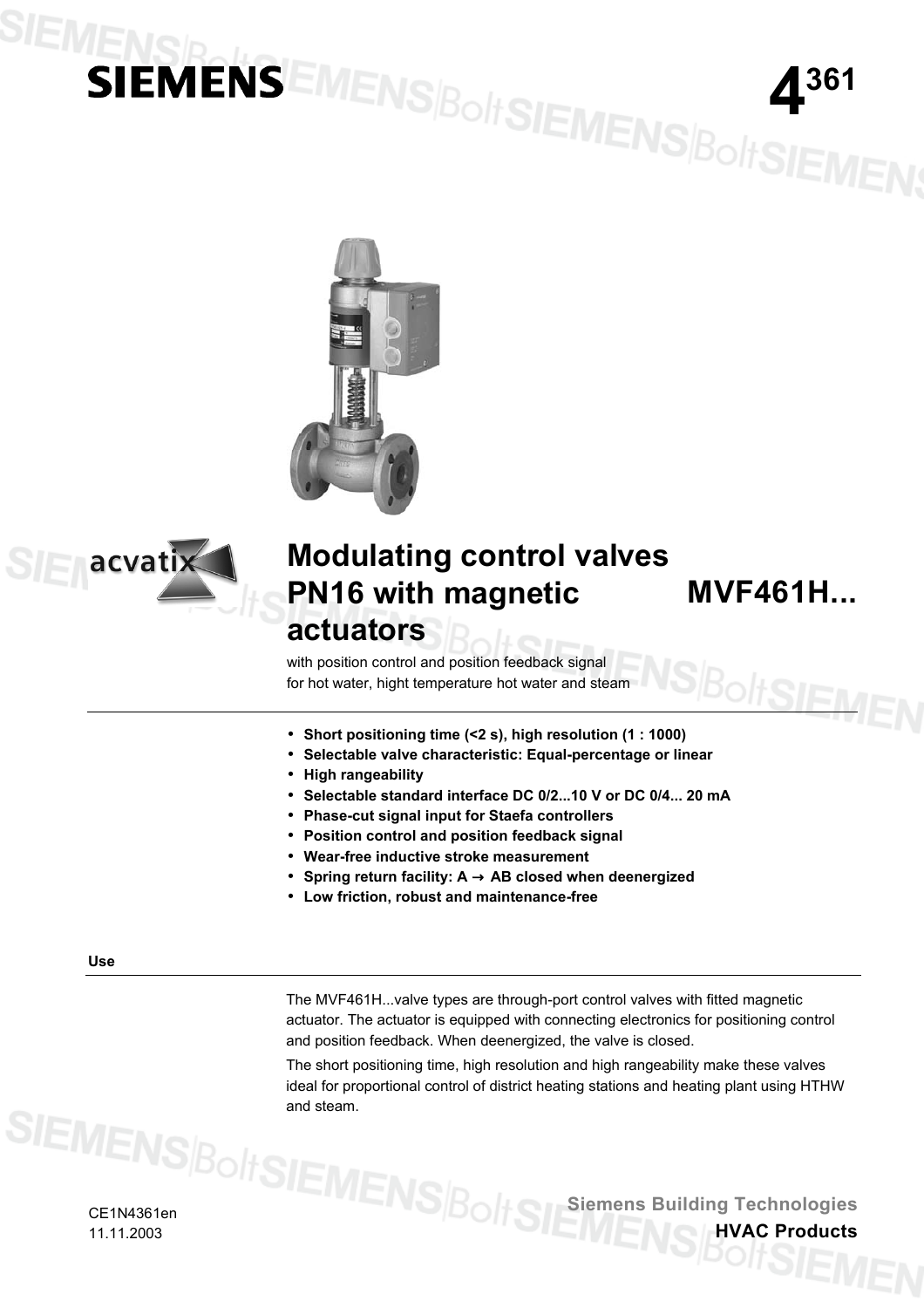| <b>Type summary</b> |  |
|---------------------|--|

| Type reference | <b>DN</b> | $k_{VS}$                | $\Delta$ <i>pmax</i> | $\Delta p_S$ | S <sub>NA</sub> | P <sub>med</sub> | ΙN          | Wire cross-section [mm <sup>2</sup> ] |                         |     |
|----------------|-----------|-------------------------|----------------------|--------------|-----------------|------------------|-------------|---------------------------------------|-------------------------|-----|
|                |           |                         |                      |              |                 |                  |             | 4- wire connection                    |                         |     |
|                |           |                         |                      |              |                 |                  | <b>Fuse</b> | 1.5                                   | 2.5                     | 4.0 |
|                |           | $\text{Im}^3/\text{hl}$ | <b>IkPal</b>         | <b>IkPal</b> | <b>IVAI</b>     | [W]              | [A]         |                                       | Max. cable length L [m] |     |
| MVF461H15-0.6  | 15        | 0.6                     | 1000                 | 1000         | 33              | 15               | 3.15        | 60                                    | 100                     | 160 |
| MVF461H15-1.5  | 15        | 1.5                     | 1000                 | 1000         | 33              | 15               | 3.15        | 60                                    | 100                     | 160 |
| MVF461H15-3    | 15        | 3                       | 1000                 | 1000         | 33              | 15               | 3.15        | 60                                    | 100                     | 160 |
| MVF461H20-5    | 20        | 5                       | 1000                 | 1000         | 33              | 15               | 3.15        | 60                                    | 100                     | 160 |
| MVF461H25-8    | 25        | 8                       | 1000                 | 1000         | 33              | 15               | 3.15        | 60                                    | 100                     | 160 |
| MVF461H32-12   | 32        | 12                      | 1000                 | 1000         | 43              | 20               | 4           | 40                                    | 70                      | 120 |
| MVF461H40-20   | 40        | 20                      | 1000                 | 1000         | 65              | 20               | 6.3         | 30                                    | 50                      | 80  |
| MVF461H50-30   | 50        | 30                      | 1000                 | 1000         | 65              | 26               | 6.3         | 30                                    | 50                      | 80  |

 $\Delta p_{\text{max}}$  = max. permissible differential pressure across the valve's control path, valid for the entire actuating range of the motorised valve (maximum recommended operating differential pressure)

 $\Delta p_S$  = max. permissible differential pressure at which the motorised valve will close securely against the pressure (close off pressure)

- $S_{NA}$  = nominal apparent power for selecting the transformer
- $P_{med}$  = average true power
- $I_N$  = slow fuse (mandatory)
- $k_{VS}$  = nominal flow rate of cold water (5 to 30 °C) through the fully openend valve (H<sub>100</sub>) at a differential pressure of 100 kPa (1 bar)
- $L =$  max. cable length; with 4-wire connections, the max. permissible length of the separate 1.5 mm<sup>2</sup> copper positioning signal cable is 200 m



When ordering, please give quantity, product name and type reference. Valve body and magnetic actuator form one assembly and cannot be separated.

### **1 valve MVF461H15-0.6** *Example:*

### **Technical and mechanical design**

For a detailed description of operation, refer to Data Sheet CA1N4028E.

The electronics module converts the positioning signal to a phase-cut power signal which generates a magnetic field in the coil. This causes the armature to change its position in accordance with the interacting forces (magnetic field, counterspring, hydraulics, etc.). The armature responds rapidly to any change in signal, transferring the corresponding movement directly to the valve plug, enabling fast changes in load to be corrected quickly and accurately. **Automatic control** 

> The valve's position is measured continuously. Any disturbance in the system is rapidly corrected by the internal positioning controller, which ensures that the positioning signal and the valve stroke are exactly proportional, and also delivers the position feedback signal.

**Control** 

The magnetic actuator can be driven by a Siemens controller or a controller of other manufacture that deliver a DC 0/2 ...10 V or DC 0/4 ... 20 mA output signal. To achieve optimum control performance, it is recommended to use a 4-wire connection for the valve. **In case of DC power supply, a 4-wire connection is mandatory!** 

The controller's signal ground terminal M must be connected to the valve's terminal M. Terminals M and GO have the same potential and are internally interconnected in the valve's electronics.

Siemens Building Technologies Modulating control valves PN16 with magnetic actuators CE1N4361en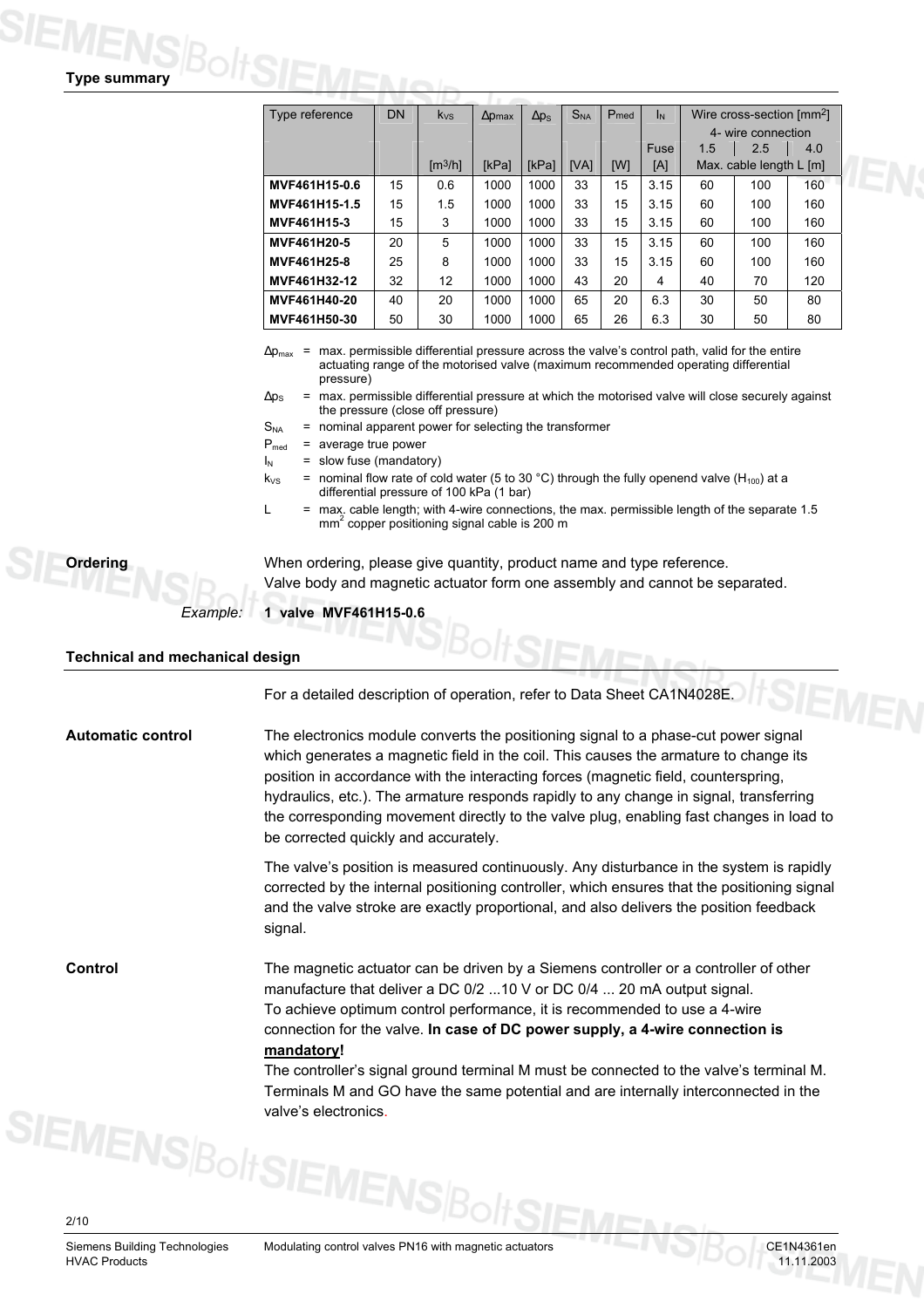



### **Spring return facility**

If the positioning signal is interrupted, or in the event of a power failure, the valve's return spring will automatically close control path  $A \rightarrow AB$ .

**Indication of operating state** 



| <b>LED</b>  | Indication | Operating state,<br>function                 | Remarks, troubleshooting                                                                            |
|-------------|------------|----------------------------------------------|-----------------------------------------------------------------------------------------------------|
| Green       | Lit        | Control mode                                 | Normal operation; everything o.k.                                                                   |
|             | Flashing   | Calibration                                  | Wait until calibration is finished<br>(green or red LED will be lit)                                |
|             |            | In manual control                            | Hand wheel in Man or Off position                                                                   |
| Red         | Lit        | Calibration error<br>Internal error          | Recalibrate (bridge contacts behind the calibration slot)<br>Replace electronics module             |
|             | Flashing   | Mains fault<br>DC Supply $-1$ +              | Check mains network (outside the frequency or voltage<br>range); DC supply $+/-$ connection rectify |
| <b>Both</b> | Dark       | No power supply<br><b>Electronics faulty</b> | Check mains network, check wiring<br>Replace electronics module                                     |

### **Manual control**

By pressing (**a**) and turning (**b**) the hand wheel

- in clockwise (CW) direction, control path  $A \rightarrow AB$  can be mechanically opened to between 80 and 90 %
- in counterclockwise (CCW) direction, the actuator will be switched off and the valve closed

As soon as the hand wheel is pressed and turned, neither the forced control signal Z nor the input signal Y or the phase-cut signal acts on the actuator. The green LED will flash.

For automatic control, the hand wheel must be set to the Auto position. The green LED will be lit.



**Calibration** 

**SIEMENS**Bol

If the electronics module is replaced or the actuator turned through 180 °, the valve's electronics must be recalibrated. For that, the hand wheel must be set to Auto.

The printed circuit board has a slot. Calibration is made by bridging the contacts located behind the slot using a screwdriver. The valve will then travel across the full stroke to store the end positions.

01124

While calibration is in progress, the green LED will flash for about 10 seconds (also refer to «Indication of operating state»).

Siemens Building Technologies Modulating control valves PN16 with magnetic actuators CE1N4361en

3/10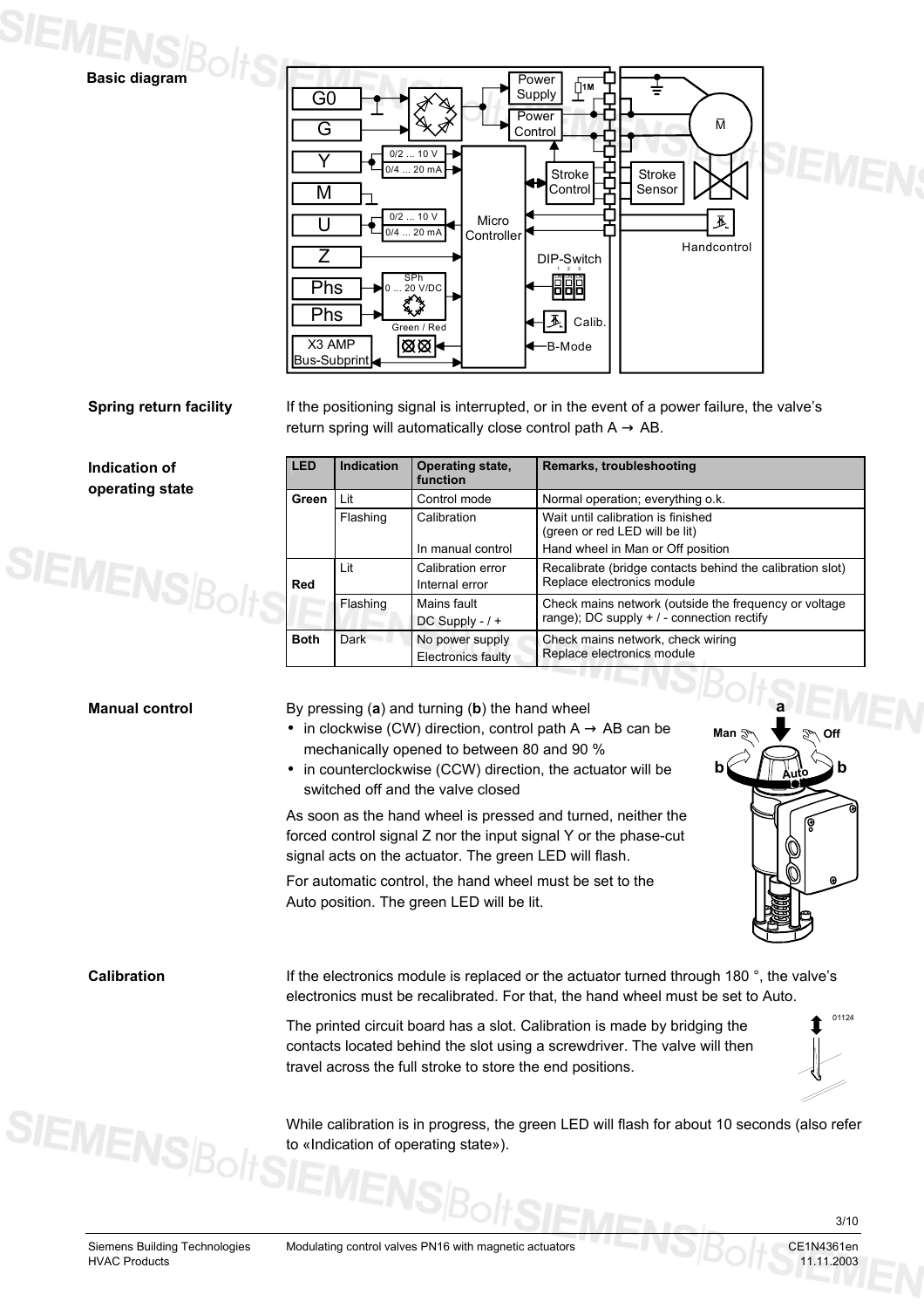

| <b>DIP</b>     | <b>Function</b>                      | <b>OFF</b> (default)        | ON                   | <b>Remarks</b>                                  |
|----------------|--------------------------------------|-----------------------------|----------------------|-------------------------------------------------|
| ON<br>OFF      | Voltage or current<br>input          | IV1                         | [ mA ]               | Assignment of terminal Y:<br>Voltage or current |
| 2<br>ON<br>OFF | Correcting span<br>Terminals Y and U | $010V$ ,<br>$020$ mA        | $210V$ ,<br>$420$ mA | Offset settings of input or<br>output           |
| ON<br>OFF      | Characteristic                       | Vlin (Equal-<br>percentage) | Viin (linear)        |                                                 |

### **Assignment positioning signal Y: Voltage or current W ON ON** П 661 ō **OFF OFF** П г **ON 0 ... 10 V 2 ... 10 V** o п **OFF ON**  $0 \dots 20$  mA  $4 \dots 20$  mA In  $\Box$ n **OFF Selection of valve characteristic: Assignment of correcting span Y and U: 0 ... 10 V / 0 ... 20 mA oder SIEMENS**Bolt **2 ... 10 V / 4 ... 20 mA Equal-percentage or linear ON ON OFF <sup>U</sup> ON ON** п ■ П ō  $\Omega$ F  $\Box$  $\blacksquare$ **OFF** п  $\overline{a}$ П . . V V **Ri > 500** Ω **0 ... 10 V 2 ... 10 V**

Output signal U (position feedback signal) is dependent on the load resistance. Above 500  $Ω$ , it is automatically a voltage signal, below 500 Ω a current signal.

**0 ... 20 mA 4 ... 20 mA**

## **Forced control input**

### If terminal Z for the forced control input

**Ri < 500** Ω

- − is not connected, the valve will follow the Y-signal or the phase-cut signal
- − is connected to G, the valve will fully open via control path  $A \rightarrow AB$
- − is connected to G0, the valve will close via control path A → AB





**Y**

**Y**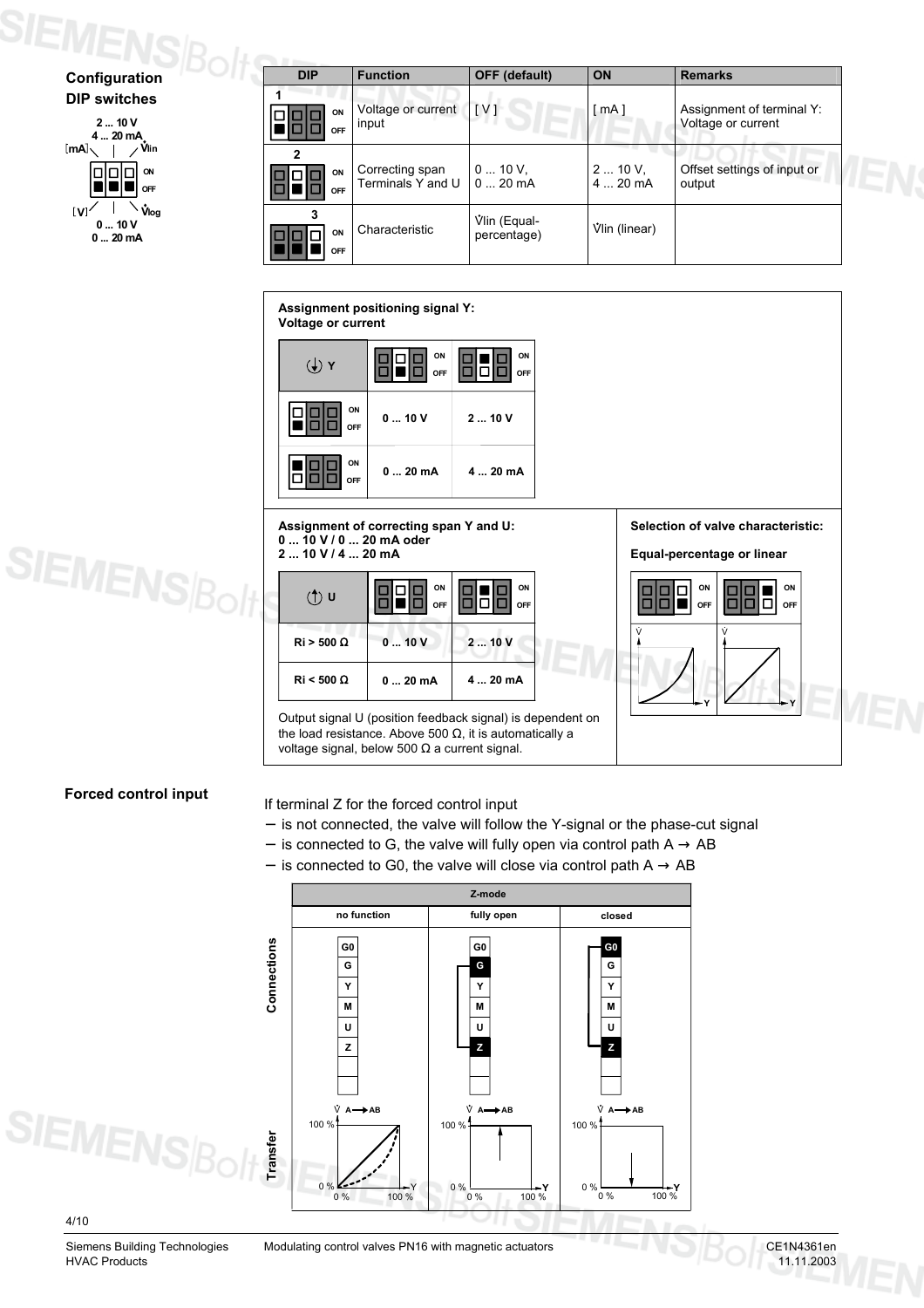

- 1. Hand wheel position Man or Off
- 2. Forced control signal Z
- 3. Phase-cut signal
- 4. Signal input Y

### **Dimension**

### **Saturated steam flow chart**



- $p_1$  = absolute pressure at inlet side
- $p_3$  = absolute pressure at outlet side
- $\Delta p_v$  = differential pressure across the valve
- $\dot{m}$  = volume of steam kg/h
- $k =$  factor for superheated steam
	- = 1 + 0.0013 x ∆T superheat (with saturated steam  $k = 1$ ) b) At above critical pressure drop

Pressure ratio =  $\overline{p}_4$  $.100 [%]$ Pressure ratio < 42 % (below critical press. drop)

Pressure ratio ≥ 42 % (above critical press. drop)

### **Example to a)** below critical

Given: Saturated steam = 133.54 [° C]  $p_1 = 3.0$  [bar]  $\approx 300$  [kPa]  $m = 110$  [kg/h] Pressure ratio = 12 %

Required:  $k_{VS}$  valve type

Solution:

$$
p_3 = p_1 - \frac{12}{100} \cdot p_1
$$
  
= 3 -  $\frac{12}{100} \cdot 3 = 2.64$  [bar]  

$$
\approx 264
$$
 [kPa]  

$$
k_{\text{vs}} = 0.042 \cdot \frac{110}{\sqrt{100}} = 0.042 \cdot \frac{110}{\sqrt{100}} = 0.042 \cdot \frac{110}{\sqrt{100}} = 0.042 \cdot \frac{110}{\sqrt{100}} = 0.042 \cdot \frac{110}{\sqrt{100}} = 0.042 \cdot \frac{110}{\sqrt{100}} = 0.042 \cdot \frac{110}{\sqrt{100}} = 0.042 \cdot \frac{110}{\sqrt{100}} = 0.042 \cdot \frac{110}{\sqrt{100}} = 0.042 \cdot \frac{110}{\sqrt{100}} = 0.042 \cdot \frac{110}{\sqrt{100}} = 0.042 \cdot \frac{110}{\sqrt{100}} = 0.042 \cdot \frac{110}{\sqrt{100}} = 0.042 \cdot \frac{110}{\sqrt{100}} = 0.042 \cdot \frac{110}{\sqrt{100}} = 0.042 \cdot \frac{110}{\sqrt{100}} = 0.042 \cdot \frac{110}{\sqrt{100}} = 0.042 \cdot \frac{110}{\sqrt{100}} = 0.042 \cdot \frac{110}{\sqrt{100}} = 0.042 \cdot \frac{110}{\sqrt{100}} = 0.042 \cdot \frac{110}{\sqrt{100}} = 0.042 \cdot \frac{110}{\sqrt{100}} = 0.042 \cdot \frac{110}{\sqrt{100}} = 0.042 \cdot \frac{110}{\sqrt{100}} = 0.042 \cdot \frac{110}{\sqrt{100}} = 0.042 \cdot \frac{110}{\sqrt{100}} = 0.042 \cdot \frac{110}{\sqrt{100}} = 0.042 \cdot \frac{110}{\sqrt{100}} = 0.042 \cdot \frac{110}{\sqrt{100}}
$$

$$
k_{\text{vs}} = 0.042 \cdot \frac{110}{\sqrt{2.64 (3 - 2.64)}} \cdot 1
$$

$$
= 4.739
$$

$$
Selected: \quad k_{vs} = 5 \rightarrow \quad \text{Typ MVF 461H20-5}
$$

# **Calculation of k<sub>vs</sub>**

a) At below the critical pressure drop

**IEMENSBoltSIE** 

$$
\frac{p_1 - p_3}{p_1} \cdot 100 < 42 \%
$$

$$
k_{vs} = 0.042 \cdot \frac{\dot{m}}{\sqrt{p_{3} \cdot (p_{1} - p_{3})}} \cdot k
$$

$$
\frac{p_1 - p_3}{p_1} \cdot 100 \ge 42\%
$$
  

$$
k_{vs} = 0.084 \cdot \frac{\dot{m}}{p_1} \cdot k
$$

# **Example to b)** above critical

| Given: | Saturated steam =<br>133.54 [° C]        |
|--------|------------------------------------------|
|        | $p_1$ = 3.0 [bar] $\triangleq$ 300 [kPa] |
|        | $\dot{m}$ = 110 [kg/h]                   |
|        | Pressure ratio: admissible,              |

above critical ( $\geq 42$  %)

Required:  $k_{VS}$  valve type

Solution:

$$
k_{vs} = 0.084 \cdot \frac{110}{3} \cdot 1
$$

= 3.08

Selected:  $= 3 \rightarrow \text{Typ}$  MVF 461H15-3

```
SIEMENSE
```
5/10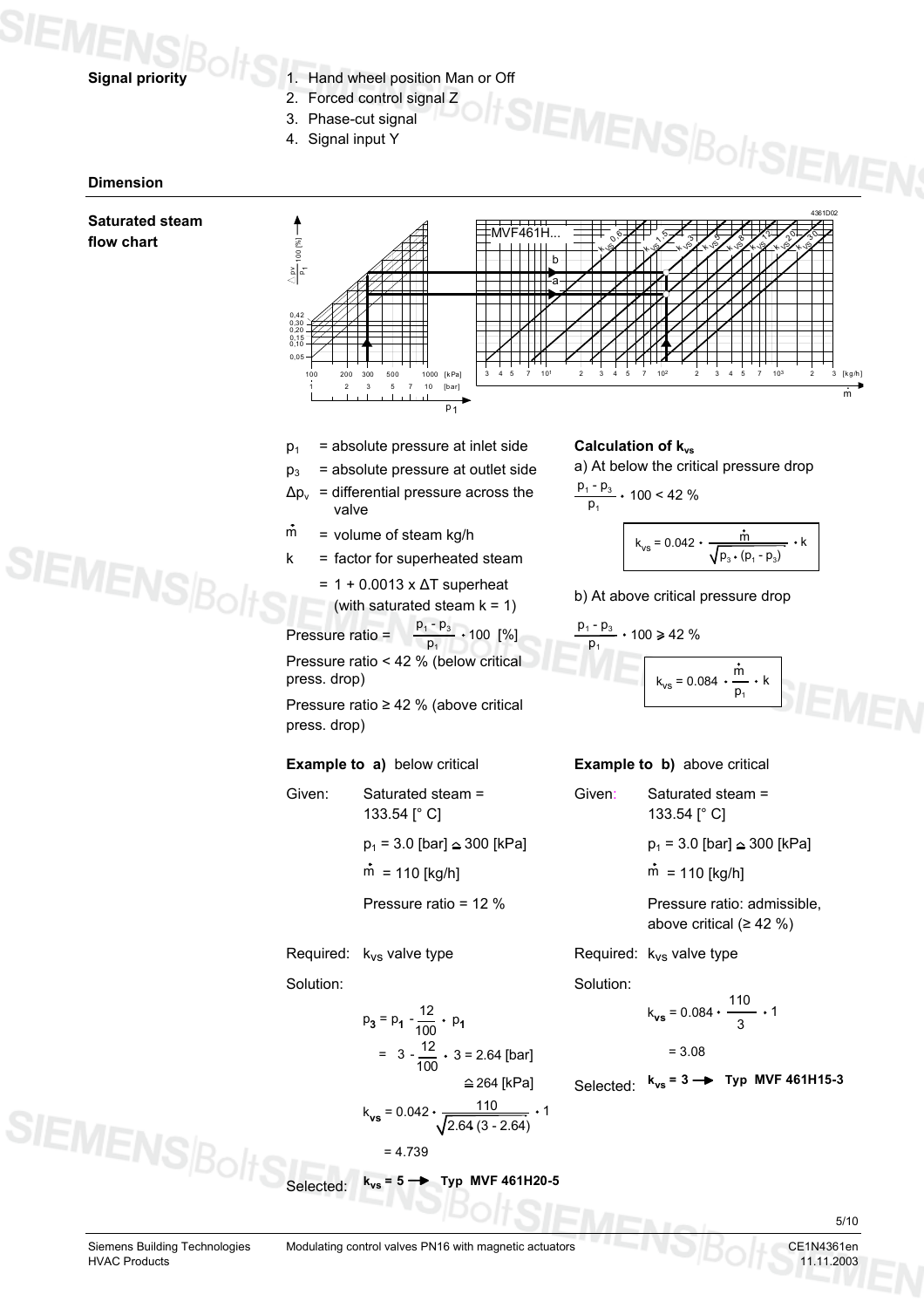

- $Δp<sub>V100</sub> =$  differential pressure across the fully open valve and the valve's control path by a volume flow  $V_{100}$
- $V_{100}$  = volume flow through the fully open valve (H<sub>100</sub>)
- $Δp<sub>max</sub>$  = max. permissible differential pressure across the valve's control path for the entire actuating
	- range of the motorised valve (maximum recommendedoperatingdifferential pressure)

100 kPa = 1 bar  $\approx$  10 mWG

1 m<sup>3</sup>/h = 0.278 l/s water at 20  $^{\circ}$ C



### **Equal-percentage Linear Accord Linear Requal-percentage Accord Linear Accord Linear** Volumetric flow 10 [V]  $\overline{10}$  [V]  $\frac{1}{20}$  [mA] 0 2 4 6 8 2  $\frac{1}{4}$ 100 80 60 40 20 0  $V$  [%] 90063 6  $\frac{1}{12}$ Volumetric flow 10 [V]  $10$  [V]  $20$  [mA] 0 2 4 6 8 2 4 100 80 60 40 20  $\overline{0}$  $V$  [%] 90064 6  $\frac{1}{12}$ Positioning signals **Positioning** signals

### **Mounting notes**

The valve is supplied complete with Mounting Instructions 74 319 0378 0.

**The valve may only be used in flow direction (A – AB). Observe the direction of flow!**

6/10

Siemens Building Technologies Modulating control valves PN16 with magnetic actuators CE1N4361en<br>HVAC Products 11.11.2003

**Caution**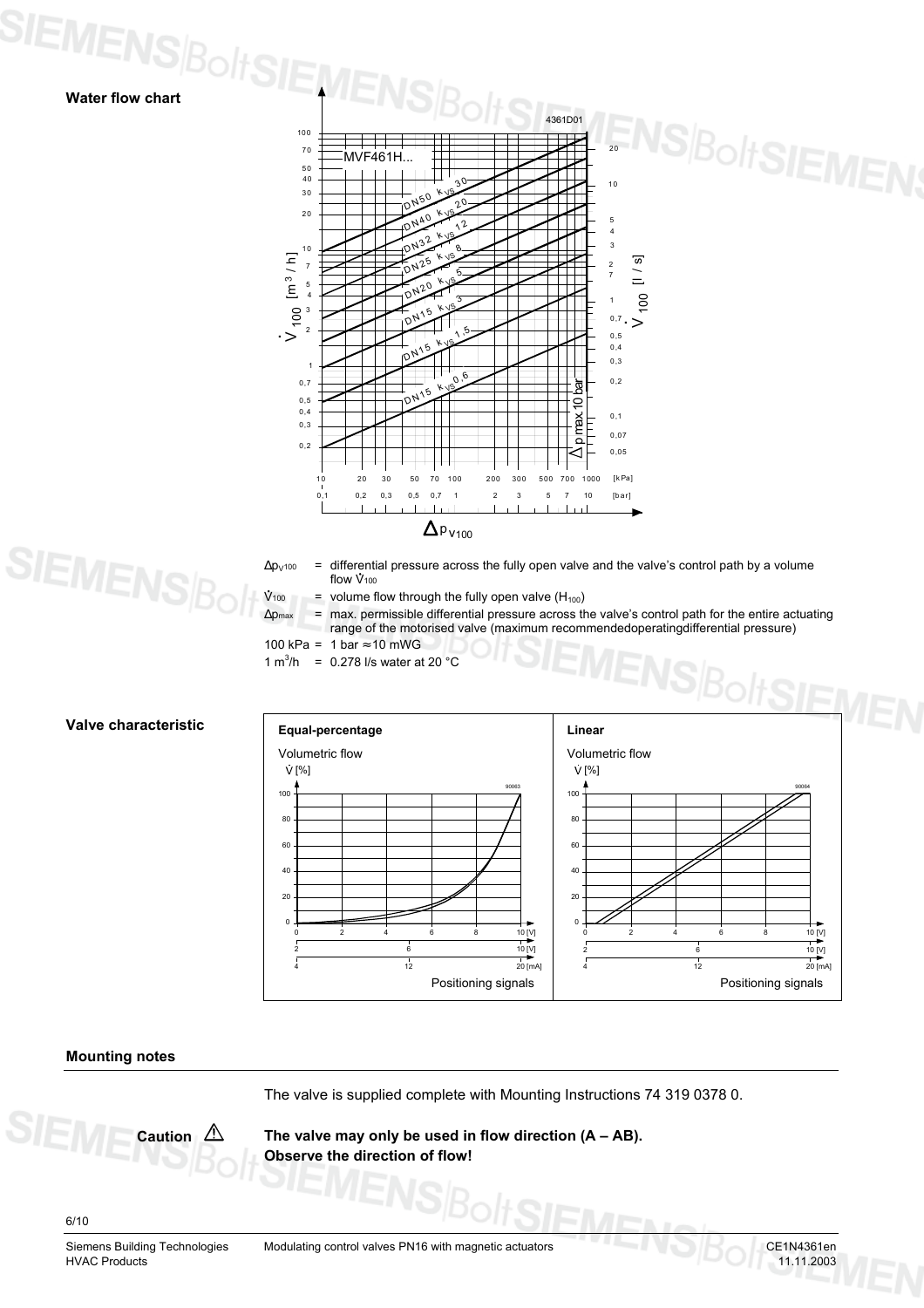

90° **90°** 90° SIEMENS Bolt SIEMENS **IP31 IP31**

## **Installation notes**

- The actuator may not be lagged
- For electrical installation, refer to «Connection diagrams».

### **Maintenance notes**

The low friction and robust, maintenance-free design makes regular servicing unnecessary and ensure a long service life.

The valve stem is sealed from external influences by a maintenance-free gland.

If the red LED is lit, the electronics must be recalibrated or replaced.

Should the valve electronics prove faulty, the ASE12 electronics module must be replaced (refer to Mounting Instructions 74 319 0404 0).



### **Always disconnect power before fitting or removing the electronics module.**

After replacing the electronics module, calibration must be triggered in order to optimally match the electronics to the valve (refer to «Calibration»).





**Disposal notes** The actuator contains electric and electronic components and may not be disposed of together with household waste.

**Local and currently valid legislation must be observed.**

### **Technical data**

| Power supply                       | For use with low-voltage only (SELV, PELV)                           |           |                                |      |  |  |  |
|------------------------------------|----------------------------------------------------------------------|-----------|--------------------------------|------|--|--|--|
| $\bullet$ AC 24 V                  | Operating voltage                                                    |           | AC 24 V $+20$ / $-15$ %        |      |  |  |  |
|                                    | Frequency                                                            |           | 45  65 Hz                      |      |  |  |  |
|                                    | Typical power consumption                                            | $P_{med}$ | refer to «Type summary»        |      |  |  |  |
|                                    |                                                                      | Standby   | < 1 W (valve fully closed)     |      |  |  |  |
|                                    | Nominal apparent power $S_{NA}$                                      |           | refer to «Type summary»        |      |  |  |  |
|                                    | Suitable fuse                                                        |           | slow (refer to «Type summary») |      |  |  |  |
| $\bullet$ DC 24 V                  | Operating voltage                                                    |           | DC 20  30 V                    |      |  |  |  |
| Functional data of actuator        |                                                                      |           |                                |      |  |  |  |
| $\bullet$ Input                    | Control signal Y                                                     |           | DC 0/2  10 V or DC 0/4  20 mA  |      |  |  |  |
|                                    |                                                                      |           | or DC $0 \dots 20$ V Phs       |      |  |  |  |
|                                    | DC $0/2$ 10 V<br>Impedance                                           |           | 100 k $\Omega$ // 5nF          |      |  |  |  |
|                                    | DC 0/4  20 mA                                                        |           | 240 $\Omega$ // 5nF            |      |  |  |  |
| $\mathsf{\Xi}$ MENS $_{B \circ H}$ | Forced control                                                       |           |                                |      |  |  |  |
|                                    | Impedance                                                            |           | 22 k $\Omega$                  |      |  |  |  |
|                                    | Closing the valve (Z connected to G0) $\leq$ AC 1 V; $\leq$ DC 0.8 V |           |                                |      |  |  |  |
|                                    | Opening the valve (Z connected to G) $> AC 6 V$ ; $> DC 5 V$         |           |                                |      |  |  |  |
|                                    |                                                                      |           |                                | 7/10 |  |  |  |

Siemens Building Technologies Modulating control valves PN16 with magnetic actuators CE1N4361en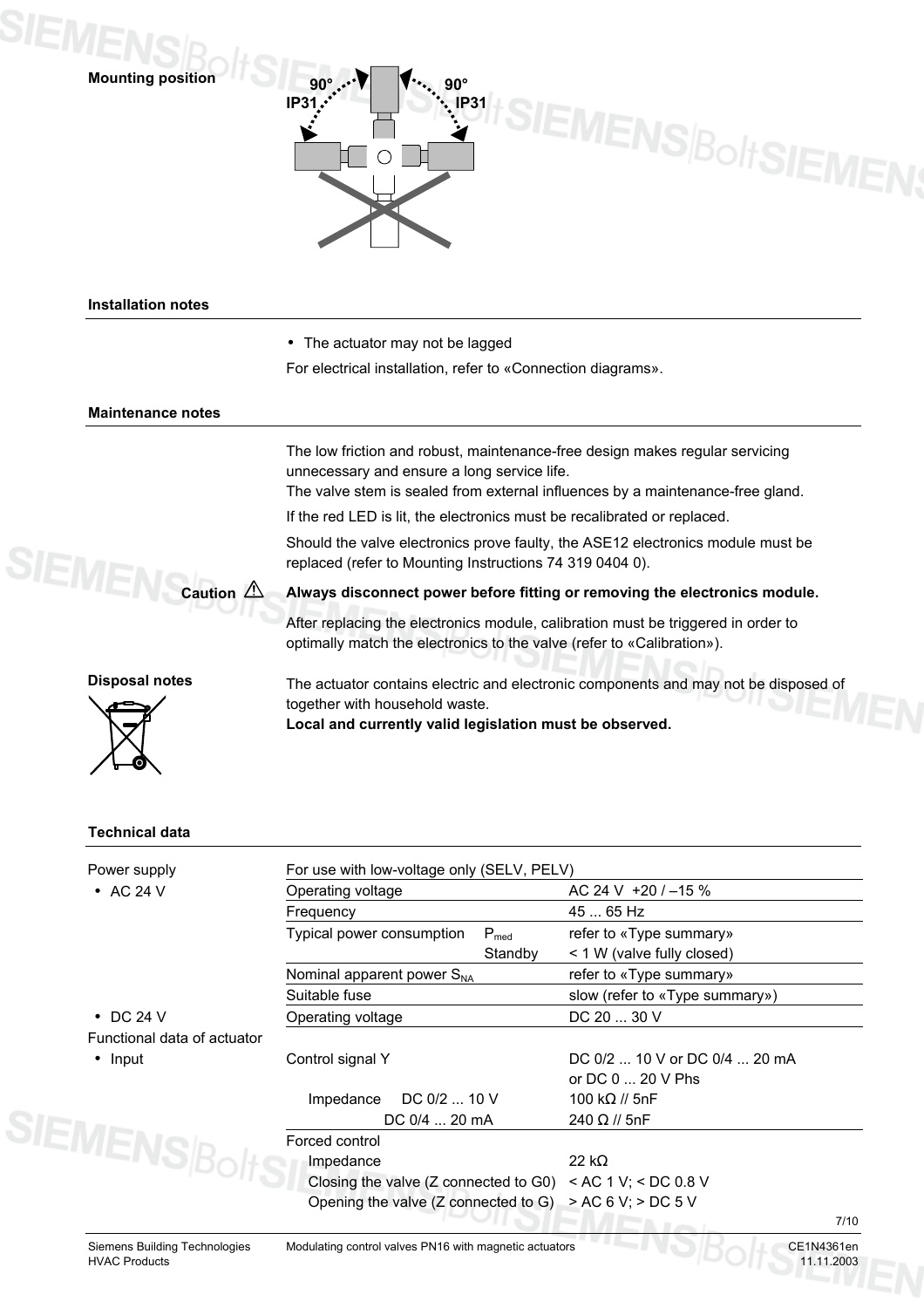| SIEMENS B <sub>O</sub> I      | No function (Z not wired up)                                                                                                                                         | phase-cut or control signal Y active                                                                             |  |  |  |
|-------------------------------|----------------------------------------------------------------------------------------------------------------------------------------------------------------------|------------------------------------------------------------------------------------------------------------------|--|--|--|
| • Output                      | Position feedback signal voltage<br>current                                                                                                                          | DC 0/2  10 V; load resistance > 500 $\Omega$<br>DC 0/4  20 mA; load resistance $\leq$ 500 $\Omega$               |  |  |  |
|                               | Stroke measurement                                                                                                                                                   | inductive                                                                                                        |  |  |  |
|                               | Nonlinearity                                                                                                                                                         | ± 3 % of end value                                                                                               |  |  |  |
| Functional data of valve      | Pressure class                                                                                                                                                       | PN16 to EN 1333                                                                                                  |  |  |  |
|                               | Perm. operating pressure <sup>1)</sup>                                                                                                                               | Water up to 120 °C: 1.6 MPa (16 bar)<br>Water above 120 °C: 1.3 MPa (13 bar)<br>Saturated steam: 0.9 MPa (9 bar) |  |  |  |
|                               | Differential pressure $\Delta p$ max / $\Delta p$ <sub>s</sub>                                                                                                       | 1 MPa (10 bar)                                                                                                   |  |  |  |
|                               | Leakage rate at $\Delta p = 0.1$ MPa (1 bar)                                                                                                                         | A $\rightarrow$ AB max. 0.05 % k <sub>Vs</sub> (to IEC 534-4)                                                    |  |  |  |
|                               | Medium temperature                                                                                                                                                   | >1  180 °C                                                                                                       |  |  |  |
|                               | Valve characteristic <sup>2)</sup>                                                                                                                                   | equal-percentage or linear,                                                                                      |  |  |  |
|                               |                                                                                                                                                                      | optimized near the closing point<br>(refer to Data Sheet 4023)                                                   |  |  |  |
|                               | Stroke resolution $\Delta H / H_{100}$                                                                                                                               | $1:1000$ (H = stoke)                                                                                             |  |  |  |
|                               | Control mode                                                                                                                                                         | modulating                                                                                                       |  |  |  |
|                               | Position when actuator is deenergized                                                                                                                                | $A \rightarrow AB$ closed                                                                                        |  |  |  |
|                               | Mounting position                                                                                                                                                    | upright to horizontal                                                                                            |  |  |  |
|                               | Running time                                                                                                                                                         | < 2s                                                                                                             |  |  |  |
| <b>Materials</b>              | Valve body                                                                                                                                                           | modular cast iron EN-GJS-400-18-LT                                                                               |  |  |  |
|                               | Covering flange                                                                                                                                                      | modular cast iron EN-GJS-400-18-LT                                                                               |  |  |  |
|                               | Seat / plug                                                                                                                                                          | CrNi-steel                                                                                                       |  |  |  |
|                               | Valve stem seal                                                                                                                                                      | EPDM (O-ring)                                                                                                    |  |  |  |
| <b>Electrical connections</b> | Cable entries                                                                                                                                                        | 3 x M20 x 1.5 or PG13.5 / G1/2                                                                                   |  |  |  |
|                               | <b>Connection terminals</b>                                                                                                                                          | screw terminals for 4 $mm2$ wires                                                                                |  |  |  |
|                               | Min. cross-sectional area <sup>3)</sup>                                                                                                                              | $0.75$ mm <sup>2</sup>                                                                                           |  |  |  |
|                               | Max. cable length                                                                                                                                                    | refer to «Type summary»                                                                                          |  |  |  |
|                               | <b>Dimensions</b>                                                                                                                                                    | refer to «Dimensions»                                                                                            |  |  |  |
|                               | Weight                                                                                                                                                               | refer to «Dimensions»                                                                                            |  |  |  |
|                               | 1)<br>Tested at 1.5 x PN (24 bar), similar to DIN 3230-3<br>2)<br>Can be selected via DIP switch<br>3)<br>In case of strong vibrations, use high-flex stranded wires |                                                                                                                  |  |  |  |

### Norms and standards

| Norms and standards                        | Degree of protection    | IP31 to IEC 529                            |  |  |  |  |
|--------------------------------------------|-------------------------|--------------------------------------------|--|--|--|--|
|                                            | Conforming to           | <b>CE-</b> requirements                    |  |  |  |  |
|                                            |                         | <b>UL</b> to UL 873                        |  |  |  |  |
|                                            |                         | certified to Canadian standard             |  |  |  |  |
|                                            |                         | C <sub>22</sub> .2 No. 24                  |  |  |  |  |
|                                            |                         | $C$ -Tick N 474                            |  |  |  |  |
|                                            |                         | <b>PED 97/23/EC:</b>                       |  |  |  |  |
|                                            |                         | pressure-carrying parts                    |  |  |  |  |
|                                            |                         | Par. 1, section. 2.1.4 / Par. 3, section 3 |  |  |  |  |
|                                            |                         | Fluid group 2                              |  |  |  |  |
|                                            | $AC + DC:$ Immunity     | Industrial IEC 61000-6-2                   |  |  |  |  |
|                                            | AC: Emissions           | Residential IEC 61000-6-3                  |  |  |  |  |
|                                            | DC: Emissions           | CISPR 22, class B                          |  |  |  |  |
|                                            | Immunity (HF)           | IEC 1000-4-3; IEC 1000-4-6 (10 V/m)        |  |  |  |  |
|                                            | Emissions (HF)          | EN 55022, CISPR 22, Klasse B<br>IEC 68-2-6 |  |  |  |  |
|                                            | Vibration <sup>3)</sup> |                                            |  |  |  |  |
| $\mathbf{A}$ , $\mathbf{A}$ , $\mathbf{A}$ |                         | (1 g acceleration, 1  100 Hz, 10 min)      |  |  |  |  |

Siemens Building Technologies Modulating control valves PN16 with magnetic actuators CE1N4361en<br>HVAC Products 11.11.2003 **HVAC Products**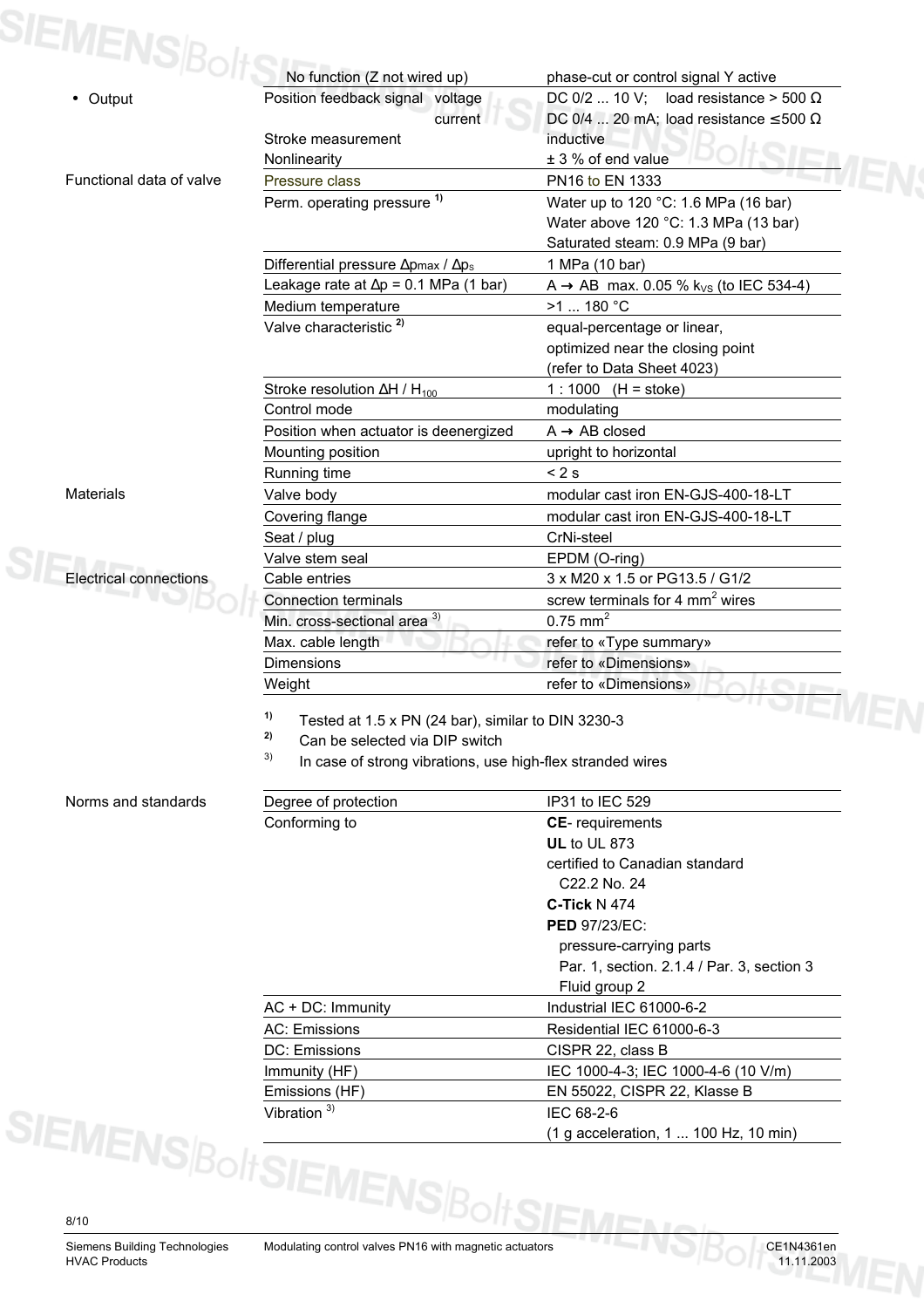

### **Application examples**

The examples shown below are basic diagrams with no installation-specific details.



9/10

9H808 A